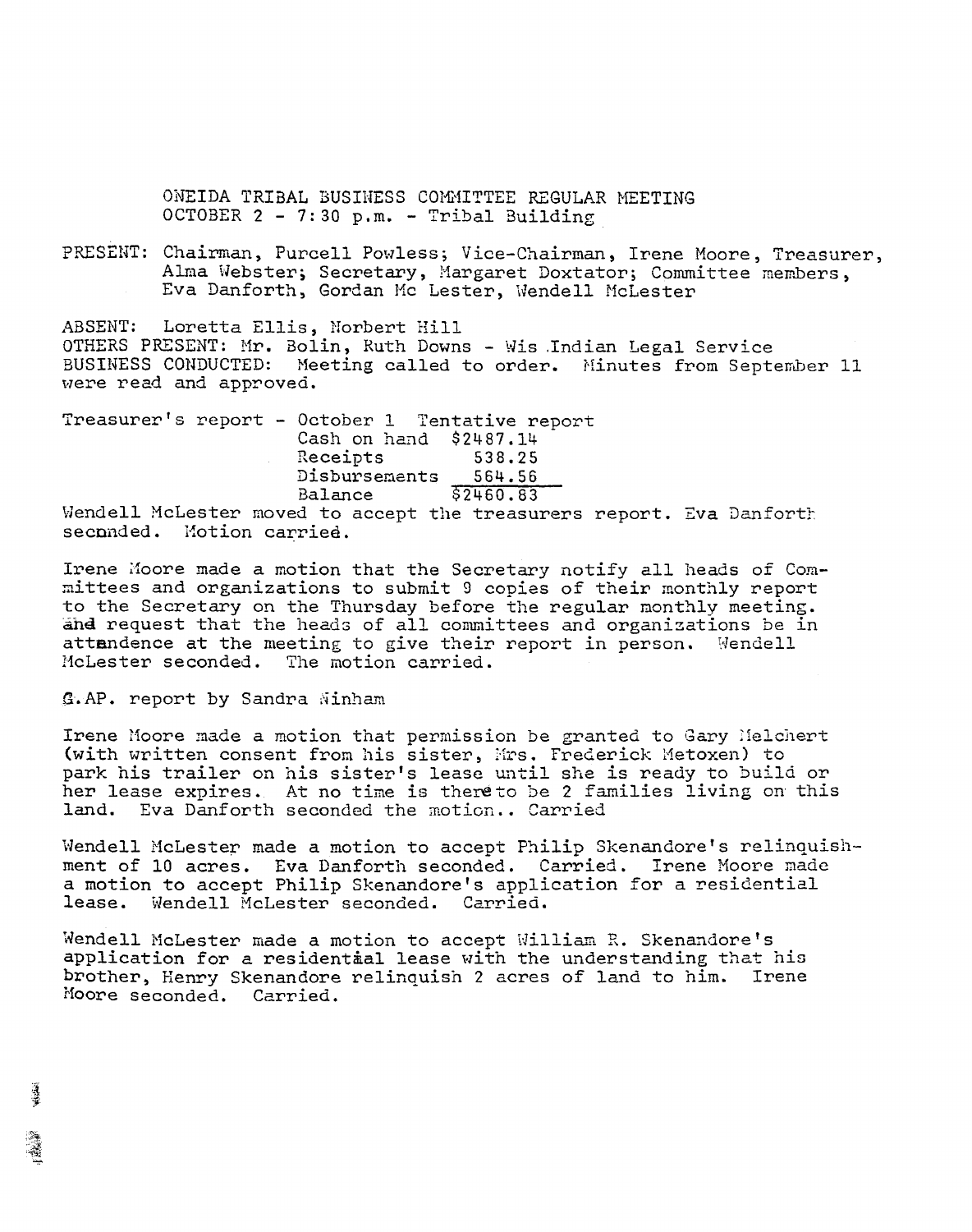## OCTOBER 2, 1972 REGULAR MEETING (cont.)

Wendell McLester made a motion to approve Ina Gail Bain's lease Irene Hoore seconded. Carried.

Eva moved to accept Joyce Ellen Hill LeHieux 's relinquishment of membership from the Oneida Tribe. Irane Moore seconded. Carried

Wendell McLester moved to table a resolution from Wis. Indian Legal Services until the next monthly meeting. Gordon McLester seconded. Carried.

Wendell made a motion to support Sandra Ninham in her role as head of C.A.P. Irene Moore seconded the motion. Carried. Irene Moore seconded the motion. Carried.

Wendell McLester made a motion to authorizedNorbert Hill to submit a proposal to the Donner Foundation. Proposal to be approved by the Business Committee. Irene Moore seconded. Carried.

Eva Dandorth made a motion to table the Vista Training Proposal until Norbert 'Hill clarifies it. Irene Hoore seconded. Carried

The White Roots of Pease will be here overnight October 15. Irene Monre made a motion to approve Gordon McLester's request to use the gym and the kitchen to hold a reception for them. Wandell McLester seconded. Carried. seconded.

Wendell McLester moved to accept the Emergency Employment Act Resolution. Irene Moore seconded. Carried.

Wendell made a motion to delegate the Chairman to investigate Vista document to find out if the Tribe is going to be obligated to any expense and to act in behalf of his findings. Irene Moore seconded carried.

Irene made a motion for Vista to request a nurse who will work in this area and be paid by the loval Vista. Gordon McLester seconded. Carried.

Eva Danforth moved to hire Anderson Cornelius to cut the grass for Head Start. Hendell HcLester seconded. Carried.

Irene Moore made a motion for Gordon McLester to go to Madison, with a supporting letter from the Tribe, to investigate what's being done about the law enforcement officer for the Oneida Community. Eva Danfor#h seconded. Carried.